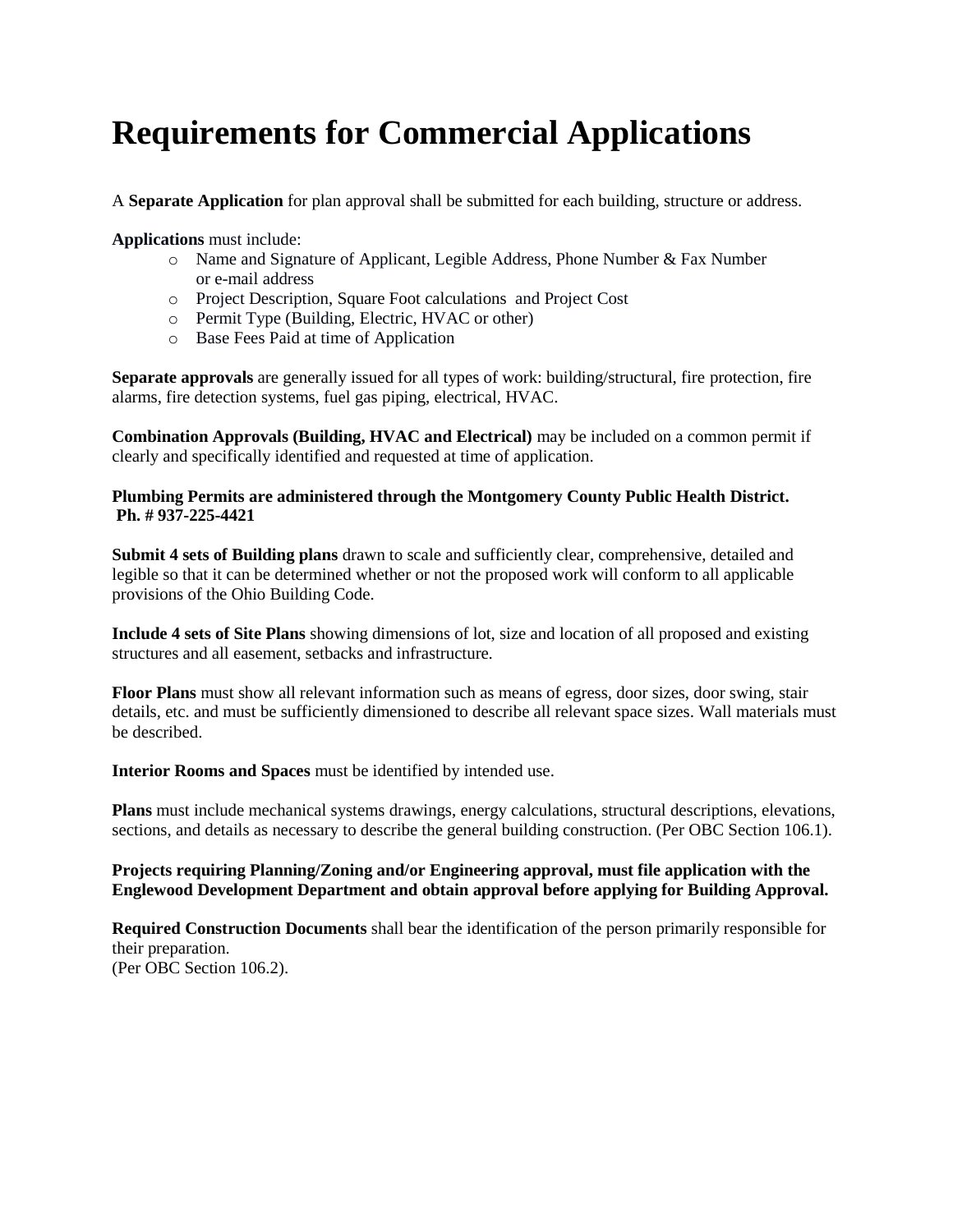## **BUILDING CODE INFORMATION**

#### A-1 Theaters, Symphony and Concert Halls I-3 Prisons, Jails, Detention Centers A-2 Banquet Halls, Night Clubs, Restaurants, Taverns I-4 Adult and Child Day Care Facilities A-3 Arcades, Churches, Community Halls, M Retail Stores, Automotive Service Libraries, Museums Stations (no vehicle repairs) A-4 Arenas, Skating Rinks, Tennis Courts R-1 Hotels, Motels A-5 Bleachers, Grandstands, Stadiums R-2 Multi-Family Dwellings over 3 units, B Banks, Beauty Shops, Car Wash, Offices, Clinics Dormitories E Schools, Certain Day-Care Centers R-3 Townhouses, Multiple Single-Family<br>F-1 Factories – Moderate Hazard Structures over 3 units Factories – Moderate Hazard Structures over 3 units F-2 Factories – Low Hazard R-4 Residential Care/Assisted Living Facilities H-1 High Hazard – Explosive S-1 Storage – Moderate Hazard, Vehicle H-2 High Hazard - Flammable/combustible Repair, Garages (Group 1) H-3 High Hazard – Combustible/Physical Hazard S-2 Storage – Low Hazard, Garages H-4 High Hazard – Health Hazards (Group 2) H-5 High Hazard – Hazardous Production Material (HMP) U Utility Structures, Fences, Tanks, I-1 Group or Halfway Homes (more than 16 persons) Retaining Walls, Private Garages I-2 Hospitals, Nursing Homes, Certain Day Care Centers

USE GROUPS PER OBC SECTION 300.0 (EXAMPLES OF COMMON TYPES)

**CONSTRUCTION TYPE** – Fill in number and letter corresponding to type (Per OBC SECTION 600.0) I-A I-B II-A II-B III-A III-B IV V-A V-B Noncombustible Noncombustible/Combustible Heavy Timber Combustible

**OCCUPANT LOAD** – The number of occupants shall be determined by the greater of either the actual number of occupants for which the design is intended or at the rate of one occupant per unit of area as described in Table 1004.1.1

(Per OBC Section 1004).

**ESTIMATED VALUE OF WORK** - The market value of all materials, equipment and labor used to construct the work covered by this approval. Site cost, profit and overhead need not be included.

#### **IMPORTANT NOTICES**

Any owner or authorized agent who intends to construct, enlarge, alter, repair, move, or change the occupancy of a building or structure, or portion thereof, or to erect, install, enlarge, alter, repair, remove, convert or replace any electrical, gas, mechanical, plumbing system, other building service equipment, or piping system the installation of which is regulated by this code, or to cause any such work to be done, shall first make application to the building official and obtain the required approval (Per OBC Section 105.1).

The approval of plans is invalid if construction or other work upon the building has not commenced within twelve (12) months of the approval of the plans or if, in the course of construction, the work is suspended for more than six (6) months

(Per OBC Section 105.3).